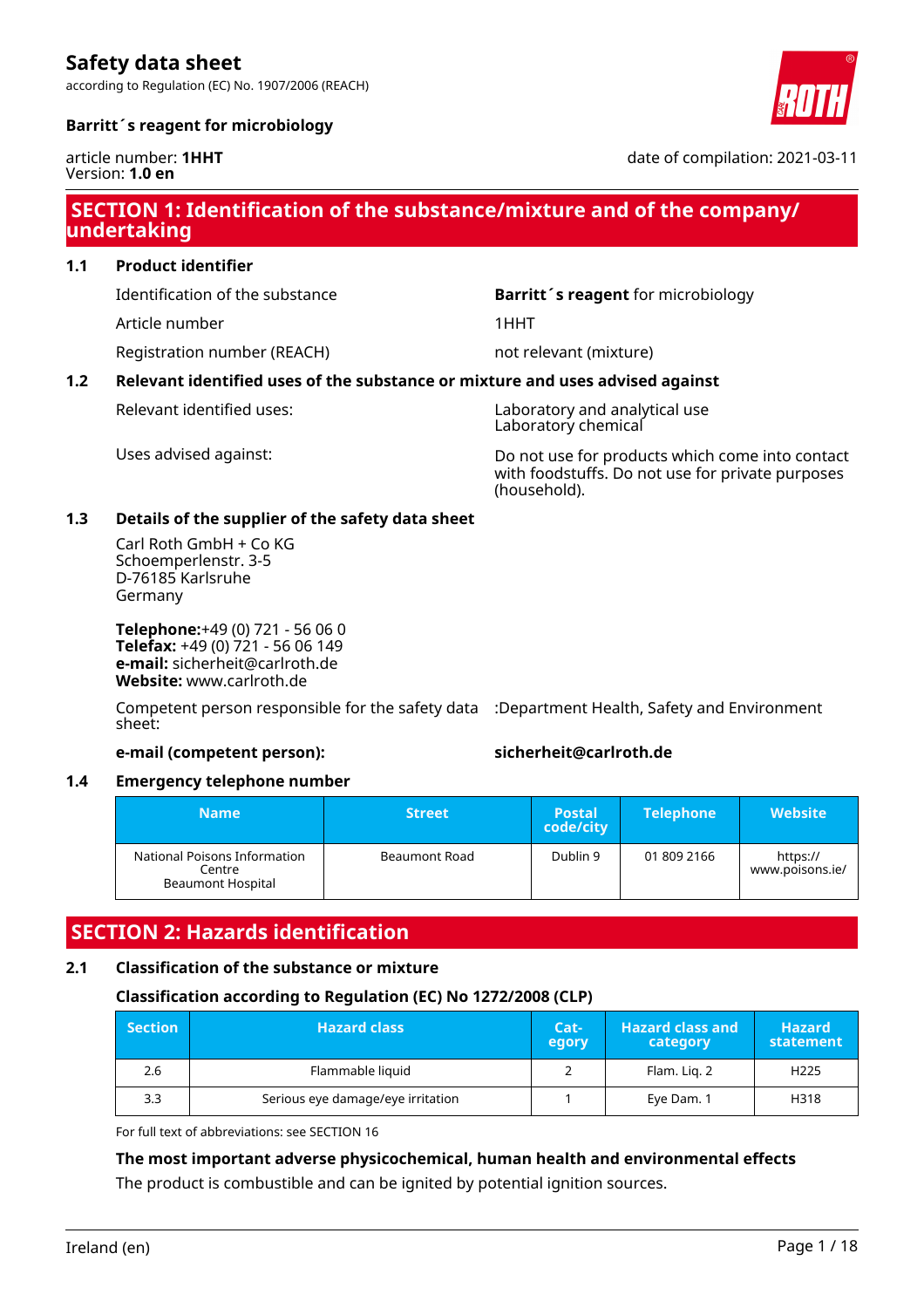according to Regulation (EC) No. 1907/2006 (REACH)



#### **Barritt´s reagent for microbiology**

article number: **1HHT**

#### **2.2 Label elements**

**Labelling according to Regulation (EC) No 1272/2008 (CLP)**

**Signal word Danger**

#### **Pictograms**

GHS02, GHS05



#### **Hazard statements**

| H <sub>225</sub> | Highly flammable liquid and vapour |
|------------------|------------------------------------|
| H318             | Causes serious eye damage          |

#### **Precautionary statements**

#### **Precautionary statements - prevention**

- P210 Keep away from heat, hot surfaces, sparks, open flames and other ignition sources. No smoking
- P280 Wear protective gloves/eye protection

#### **Precautionary statements - response**

P305+P351+P338 IF IN EYES: Rinse cautiously with water for several minutes. Remove contact lenses, if present and easy to do. Continue rinsing P310 Immediately call a POISON CENTER/doctor

**Hazardous ingredients for labelling:** 1-Naphthol

#### **Labelling of packages where the contents do not exceed 125 ml**

Signal word: **Danger**



| H318             | Causes serious eye damage.                                                                                                                                                                   |
|------------------|----------------------------------------------------------------------------------------------------------------------------------------------------------------------------------------------|
| P <sub>280</sub> | Wear protective gloves/eye protection.<br>P305+P351+P338 IF IN EYES: Rinse cautiously with water for several minutes. Remove contact lenses, if present and easy to<br>do. Continue rinsing. |
| P310             | Immediately call a POISON CENTER/doctor.                                                                                                                                                     |
| contains:        | 1-Naphthol                                                                                                                                                                                   |

#### **2.3 Other hazards**

#### **Results of PBT and vPvB assessment**

This mixture does not contain any substances that are assessed to be a PBT or a vPvB.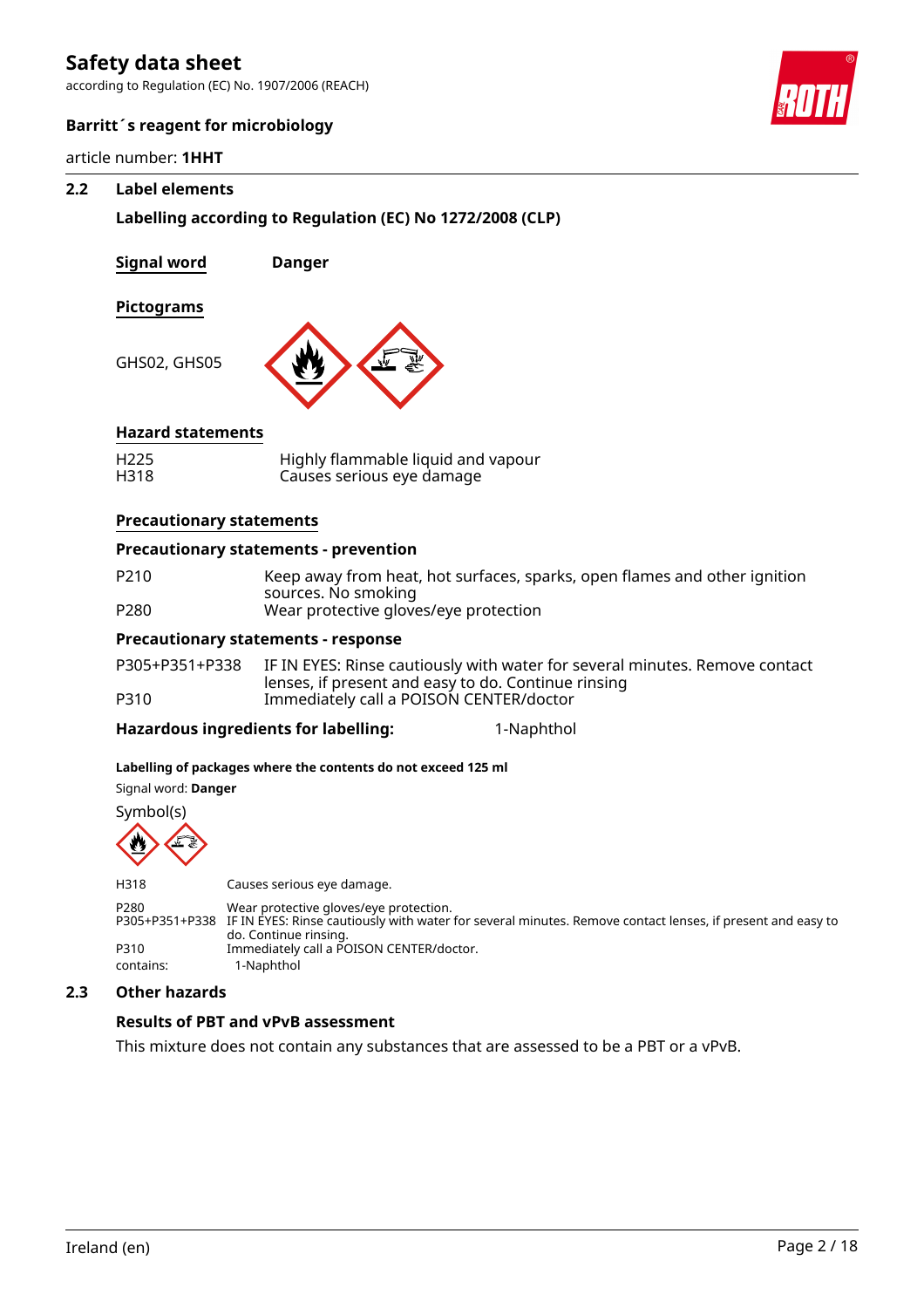according to Regulation (EC) No. 1907/2006 (REACH)



#### **Barritt´s reagent for microbiology**

#### article number: **1HHT**

### **SECTION 3: Composition/information on ingredients**

#### **3.1 Substances**

not relevant (mixture)

#### **3.2 Mixtures**

#### **Description of the mixture**

| Name of sub-<br>stance | <b>Identifier</b>                                                                    | $Wt\%$    | <b>Classification acc. to</b><br><b>GHS</b>                                                                 | <b>Pictograms</b> | <b>Notes</b>      |
|------------------------|--------------------------------------------------------------------------------------|-----------|-------------------------------------------------------------------------------------------------------------|-------------------|-------------------|
| Ethanol                | CAS No<br>64-17-5<br>EC No<br>200-578-6<br>Index No<br>603-002-00-5<br>REACH Reg. No | $\geq 80$ | Flam. Liq. 2 / H225<br>Eye Irrit. 2 / H319                                                                  | W                 | GHS-HC<br>IARC: 1 |
|                        | 01-2119457610-<br>$43  xxxxx$                                                        |           |                                                                                                             |                   |                   |
| 1-Naphthol             | CAS No<br>$90-15-3$<br>EC No<br>201-969-4<br>Index No<br>604-029-00-5                | $1 - 5$   | Acute Tox. 4 / H302<br>Acute Tox. 3 / H311<br>Skin Irrit. 2 / H315<br>Eye Dam. 1 / H318<br>STOT SE 3 / H335 | $rac{1}{2}$       | GHS-HC            |

#### **Notes**

GHS-HC: Harmonised classification (the classification of the substance corresponds to the entry in the list according to 1272/ 2008/EC, Annex VI)

IARC: 1: IARC group 1: carcinogenic to humans (International Agency for Research on Cancer)

| Name of sub-<br>stance | <b>Identifier</b>                     | <b>Specific Conc. Limits</b> | <b>M-Factors</b>         | ATE                                                       | <b>Exposure</b><br>route |
|------------------------|---------------------------------------|------------------------------|--------------------------|-----------------------------------------------------------|--------------------------|
| 1-Naphthol             | CAS No<br>$90-15-3$<br>EC No          | ۰                            | $\overline{\phantom{a}}$ | $\frac{1.870 \text{ mg}}{880 \text{ mg}}$ / <sub>kg</sub> | oral<br>dermal           |
|                        | 201-969-4<br>Index No<br>604-029-00-5 |                              |                          |                                                           |                          |

For full text of abbreviations: see SECTION 16

### **SECTION 4: First aid measures**

#### **4.1 Description of first aid measures**



#### **General notes**

Take off contaminated clothing.

#### **Following inhalation**

Provide fresh air. In all cases of doubt, or when symptoms persist, seek medical advice.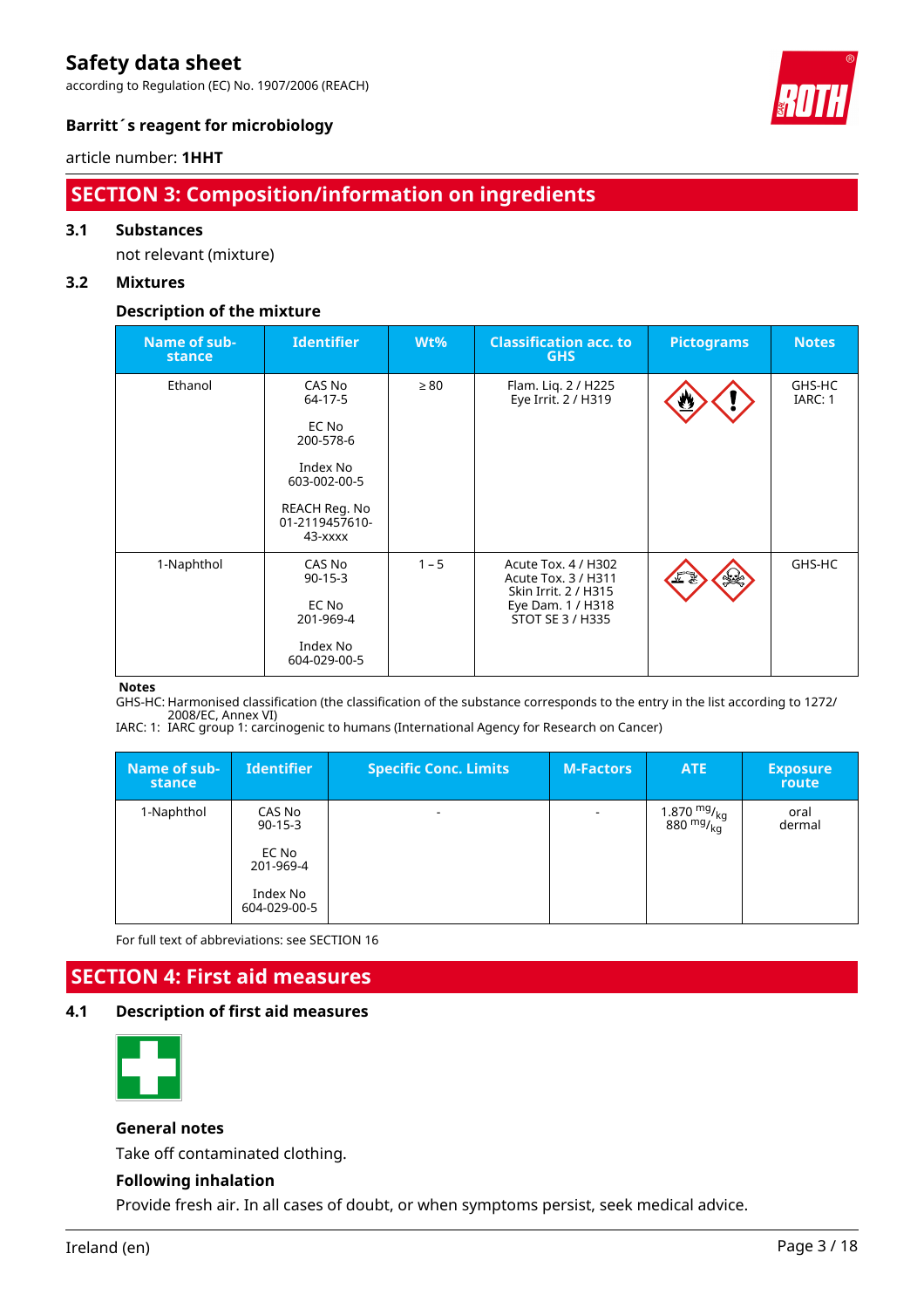according to Regulation (EC) No. 1907/2006 (REACH)

#### **Barritt´s reagent for microbiology**



#### article number: **1HHT**

#### **Following skin contact**

Rinse skin with water/shower. In all cases of doubt, or when symptoms persist, seek medical advice.

#### **Following eye contact**

In case of contact with eyes flush immediately with plenty of flowing water for 10 to 15 minutes holding eyelids apart and consult an ophthalmologist.

#### **Following ingestion**

Rinse mouth. Call a doctor if you feel unwell.

#### **4.2 Most important symptoms and effects, both acute and delayed**

Nausea, Vomiting, Abdominal pain, Breathing difficulties, Vertigo, Drowsiness, Narcosis, Loss of righting reflex, and ataxia, Risk of blindness, Risk of serious damage to eyes

### **4.3 Indication of any immediate medical attention and special treatment needed**

none

### **SECTION 5: Firefighting measures**

#### **5.1 Extinguishing media**



#### **Suitable extinguishing media**

co-ordinate firefighting measures to the fire surroundings water spray, alcohol resistant foam, dry extinguishing powder, BC-powder, carbon dioxide ( $CO<sub>2</sub>$ )

#### **Unsuitable extinguishing media**

water jet

#### **5.2 Special hazards arising from the substance or mixture**

Combustible. In case of insufficient ventilation and/or in use, may form flammable/explosive vapourair mixture. Solvent vapours are heavier than air and may spread along floors. Places which are not ventilated, e.g. unventilated below ground level areas such as trenches, conduits and shafts, are particularly prone to the presence of flammable substances or mixtures. Vapours may form explosive mixtures with air.

#### **Hazardous combustion products**

Carbon monoxide (CO), Carbon dioxide (CO₂), May produce toxic fumes of carbon monoxide if burning.

#### **5.3 Advice for firefighters**

In case of fire and/or explosion do not breathe fumes. Fight fire with normal precautions from a reasonable distance. Wear self-contained breathing apparatus.

### **SECTION 6: Accidental release measures**

**6.1 Personal precautions, protective equipment and emergency procedures**



#### **For non-emergency personnel**

Avoid contact with skin, eyes and clothes. Do not breathe vapour/spray. Avoidance of ignition sources.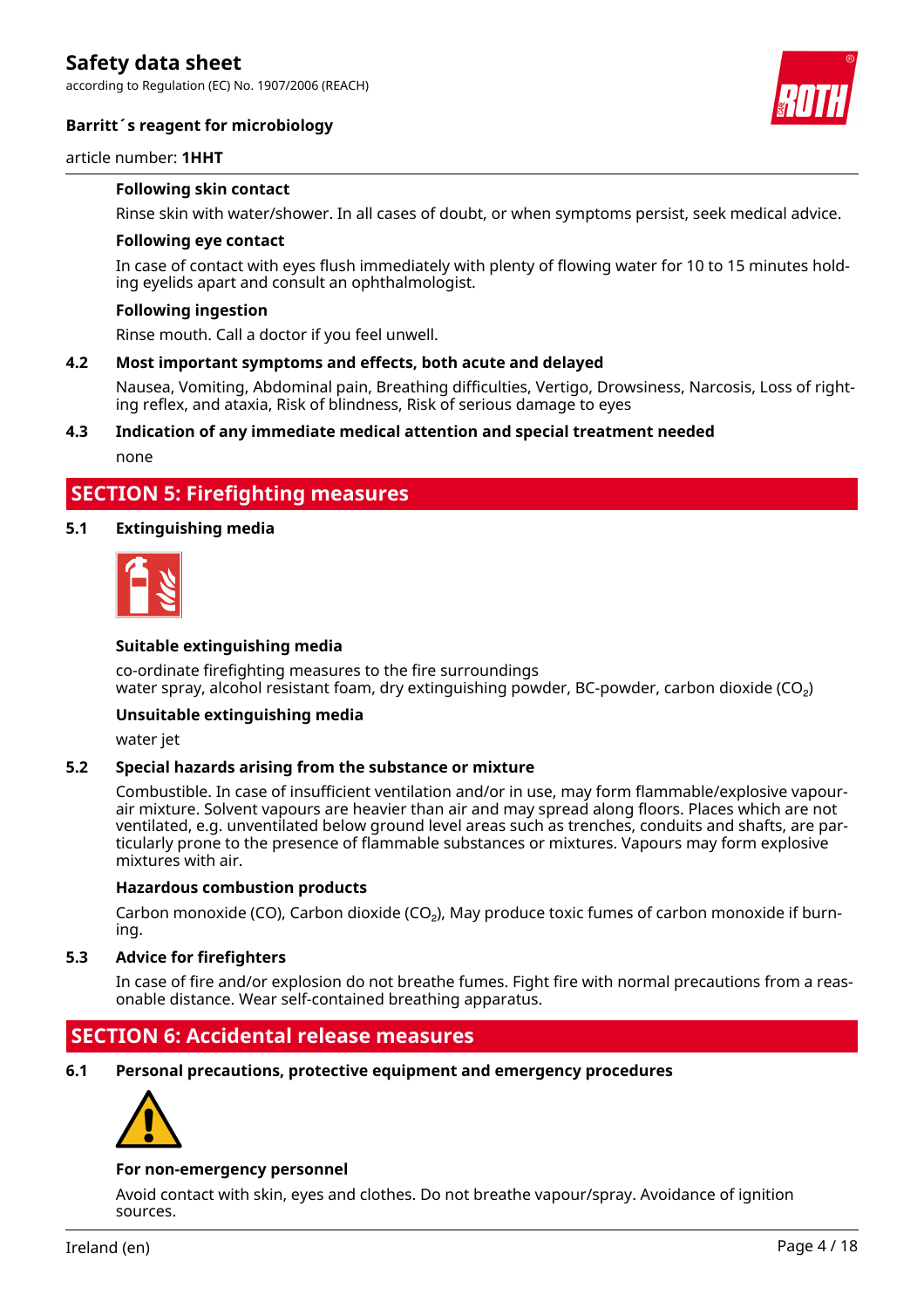according to Regulation (EC) No. 1907/2006 (REACH)



#### **Barritt´s reagent for microbiology**

article number: **1HHT**

#### **6.2 Environmental precautions**

Keep away from drains, surface and ground water. Danger of explosion.

#### **6.3 Methods and material for containment and cleaning up**

**Advice on how to contain a spill**

Covering of drains.

#### **Advice on how to clean up a spill**

Absorb with liquid-binding material (sand, diatomaceous earth, acid- or universal binding agents).

#### **Other information relating to spills and releases**

Place in appropriate containers for disposal. Ventilate affected area.

#### **6.4 Reference to other sections**

Hazardous combustion products: see section 5. Personal protective equipment: see section 8. Incompatible materials: see section 10. Disposal considerations: see section 13.

### **SECTION 7: Handling and storage**

### **7.1 Precautions for safe handling**

Provision of sufficient ventilation.

#### **Measures to prevent fire as well as aerosol and dust generation**



Keep away from sources of ignition - No smoking.

Take precautionary measures against static discharge. Due to danger of explosion, prevent leakage

of vapours into cellars, flues and ditches.

#### **Advice on general occupational hygiene**

Wash hands before breaks and after work. Keep away from food, drink and animal feedingstuffs. When using do not smoke.

#### **7.2 Conditions for safe storage, including any incompatibilities**

Store in a well-ventilated place. Keep container tightly closed. Protect from sunlight. Keep in a cool place.

#### **Incompatible substances or mixtures**

Observe hints for combined storage.

#### **Consideration of other advice**

Ground/bond container and receiving equipment.

#### **Ventilation requirements**

Use local and general ventilation.

#### **Specific designs for storage rooms or vessels**

Recommended storage temperature: 2 – 8 °C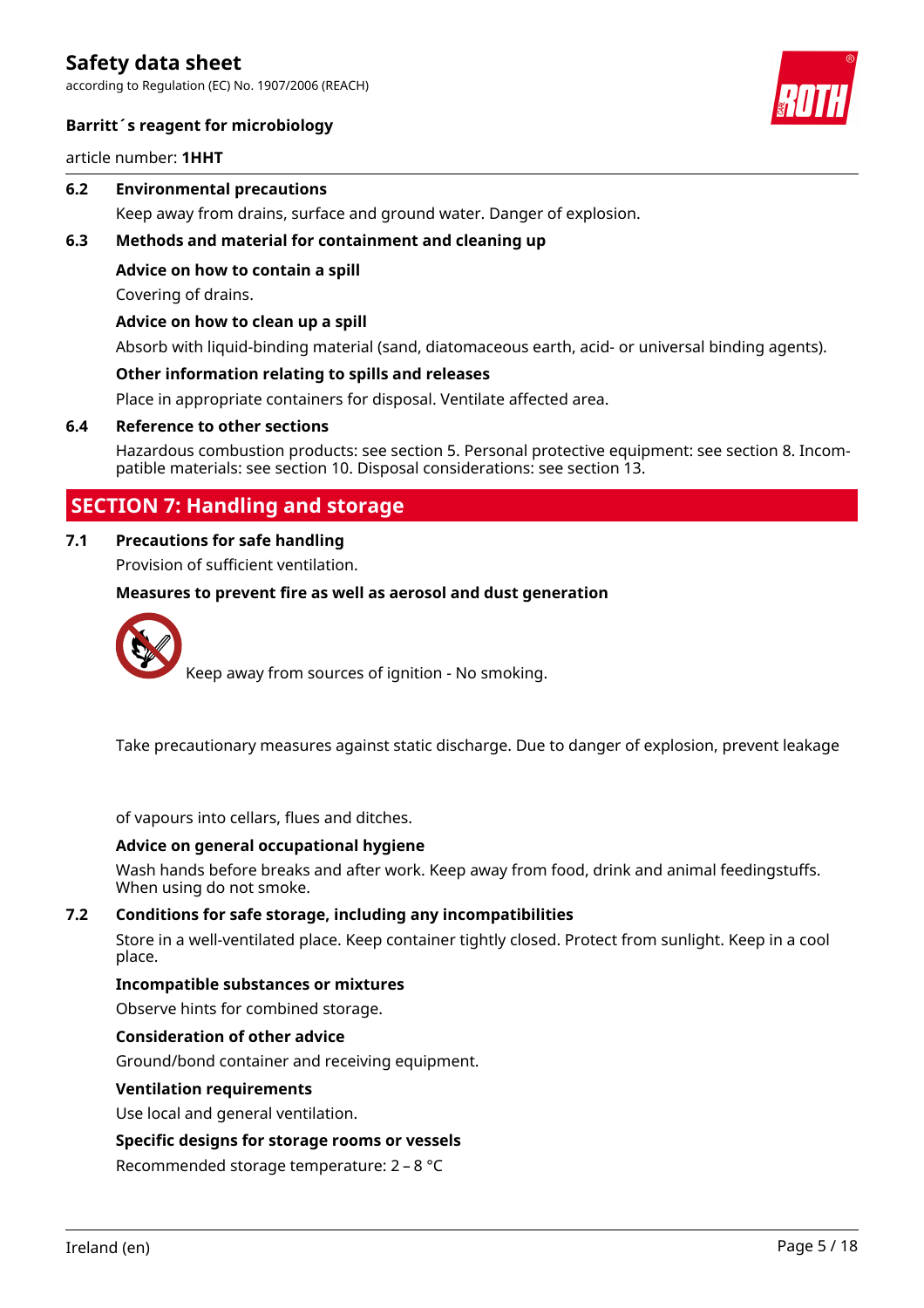according to Regulation (EC) No. 1907/2006 (REACH)



#### **Barritt´s reagent for microbiology**

article number: **1HHT**

#### **7.3 Specific end use(s)**

No information available.

### **SECTION 8: Exposure controls/personal protection**

#### **8.1 Control parameters**

#### **National limit values**

#### **Occupational exposure limit values (Workplace Exposure Limits)**

| <b>Cou</b><br>∣ntr | Name of agent | <b>CAS No</b> | Identi-<br>fier | <b>TW</b><br>A<br><b>Ipp</b><br>[m] | <b>TWA</b><br>[mq/<br>$m3$ ] | <b>STE</b><br>L<br>[pp<br>m] | <b>STEL</b><br>(mg/<br>m <sup>3</sup> | Ceil<br>ing-<br>[pp<br>m] | Ceil-<br>/ing-C<br>[mg/<br>์ $m3$ ] | Nota-<br>tion | <b>Source</b>              |
|--------------------|---------------|---------------|-----------------|-------------------------------------|------------------------------|------------------------------|---------------------------------------|---------------------------|-------------------------------------|---------------|----------------------------|
| IE                 | ethanol       | 64-17-5       | <b>OELV</b>     |                                     |                              | 1.00<br>0                    |                                       |                           |                                     |               | S.I. No.<br>619 of<br>2001 |

**Notation**

Ceiling-C Ceiling value is a limit value above which exposure should not occur

STEL Short-term exposure limit: a limit value above which exposure should not occur and which is related to a 15 minute period (unless otherwise specified)

TWA Time-weighted average (long-term exposure limit): measured or calculated in relation to a reference period of 8 hours time-weighted average (unless otherwise specified)

| Relevant DNELs of components of the mixture |               |                |                             |                                                 |                   |                               |  |  |
|---------------------------------------------|---------------|----------------|-----------------------------|-------------------------------------------------|-------------------|-------------------------------|--|--|
| Name of sub-<br>stance                      | <b>CAS No</b> | End-<br>point' | Threshol<br>d level         | <b>Protection</b><br>goal, route of<br>exposure | Used in           | <b>Exposure time</b>          |  |  |
| Ethanol                                     | 64-17-5       | <b>DNEL</b>    | 1.900 mg/<br>m <sup>3</sup> | human, inhalat-<br>ory                          | worker (industry) | acute - systemic<br>effects   |  |  |
| Ethanol                                     | 64-17-5       | <b>DNEL</b>    | 343 mg/kg                   | human, dermal                                   | worker (industry) | chronic - systemic<br>effects |  |  |
| Ethanol                                     | 64-17-5       | <b>DNEL</b>    | 950 mg/m $3$                | human, inhalat-<br>ory                          | worker (industry) | chronic - systemic<br>effects |  |  |

| <b>Relevant PNECs of components of the mixture</b> |               |               |                                      |                 |                                     |                           |  |  |
|----------------------------------------------------|---------------|---------------|--------------------------------------|-----------------|-------------------------------------|---------------------------|--|--|
| Name of sub-<br>stance                             | <b>CAS No</b> | End-<br>point | <b>Threshol</b><br>d level           | <b>Organism</b> | <b>Environmental</b><br>compartment | <b>Exposure time</b>      |  |  |
| Ethanol                                            | 64-17-5       | <b>PNEC</b>   | 0,79 $mg/m1cm3$                      | unknown         | marine water                        | intermittent re-<br>lease |  |  |
| Ethanol                                            | 64-17-5       | <b>PNEC</b>   | 2,75 $mg/m3$                         | unknown         | air                                 | intermittent re-<br>lease |  |  |
| Ethanol                                            | 64-17-5       | <b>PNEC</b>   | 3,6 $mg/m3$                          | unknown         | freshwater sedi-<br>ment            | intermittent re-<br>lease |  |  |
| Ethanol                                            | 64-17-5       | <b>PNEC</b>   | 580 $mg$ / <sub>cm<sup>3</sup></sub> | unknown         | sewage treatment<br>plant (STP)     | intermittent re-<br>lease |  |  |
| Ethanol                                            | 64-17-5       | <b>PNEC</b>   | $0.63 \frac{mg}{cm^3}$               | unknown         | soil                                | intermittent re-<br>lease |  |  |
| Ethanol                                            | 64-17-5       | <b>PNEC</b>   | 0,96 $mg/m3$                         | unknown         | freshwater                          | intermittent re-<br>lease |  |  |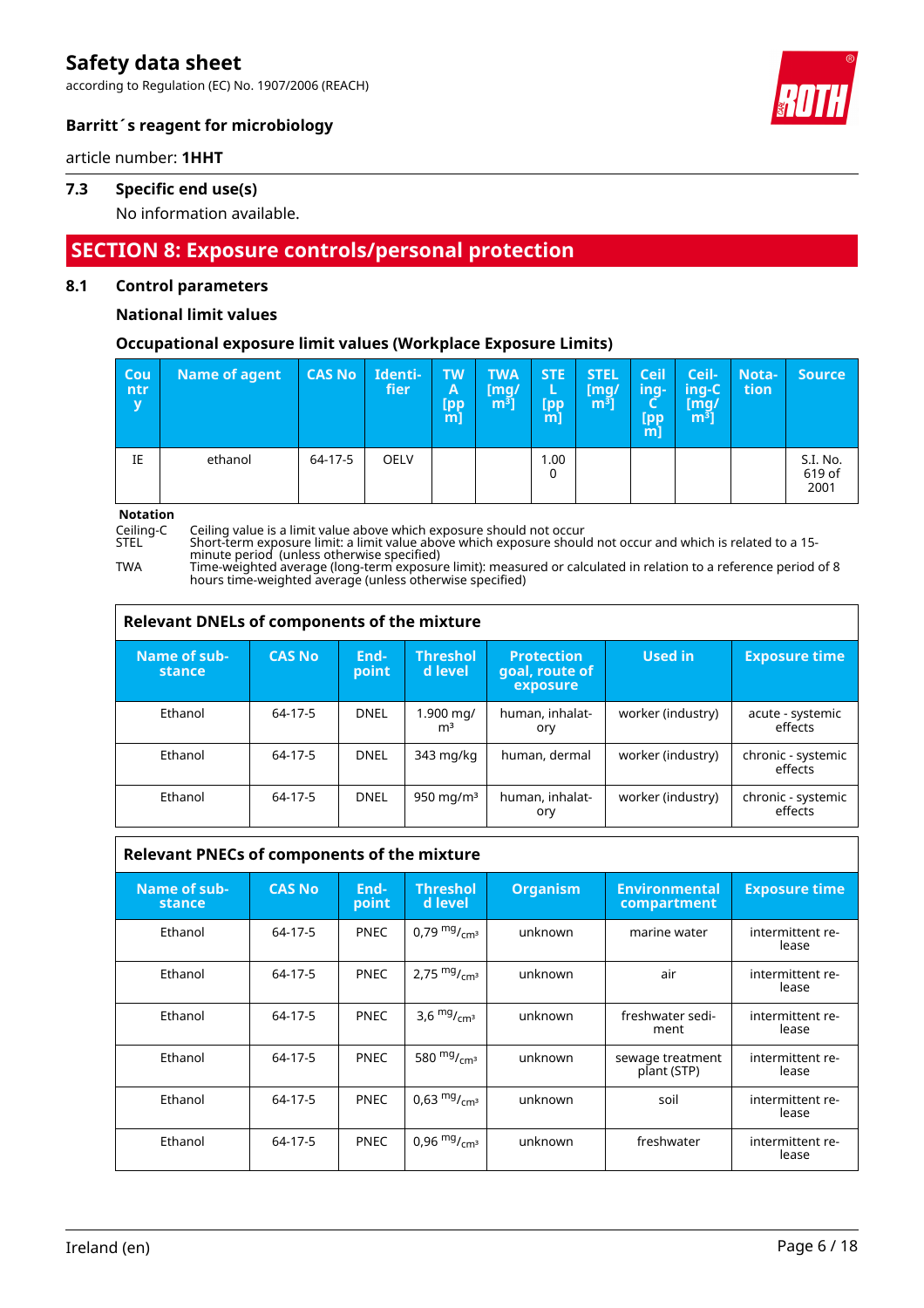according to Regulation (EC) No. 1907/2006 (REACH)



#### **Barritt´s reagent for microbiology**

article number: **1HHT**

#### **8.2 Exposure controls**

#### **Individual protection measures (personal protective equipment)**

#### **Eye/face protection**



Use safety goggle with side protection.

#### **Skin protection**



#### **• hand protection**

Wear suitable gloves. Chemical protection gloves are suitable, which are tested according to EN 374. For special purposes, it is recommended to check the resistance to chemicals of the protective gloves mentioned above together with the supplier of these gloves. The times are approximate values from measurements at 22 ° C and permanent contact. Increased temperatures due to heated substances, body heat etc. and a reduction of the effective layer thickness by stretching can lead to a considerable reduction of the breakthrough time. If in doubt, contact manufacturer. At an approx. 1.5 times larger / smaller layer thickness, the respective breakthrough time is doubled / halved. The data apply only to the pure substance. When transferred to substance mixtures, they may only be considered as a guide.

#### **• type of material**

Butyl caoutchouc (butyl rubber)

#### **• material thickness**

0,7mm

#### **• breakthrough times of the glove material**

>480 minutes (permeation: level 6)

#### **• other protection measures**

Take recovery periods for skin regeneration. Preventive skin protection (barrier creams/ointments) is recommended.

Flame-retardant protective clothing.

#### **Respiratory protection**



Respiratory protection necessary at: Aerosol or mist formation. Type: A (against organic gases and vapours with a boiling point of > 65 °C , colour code: Brown).

#### **Environmental exposure controls**

Keep away from drains, surface and ground water.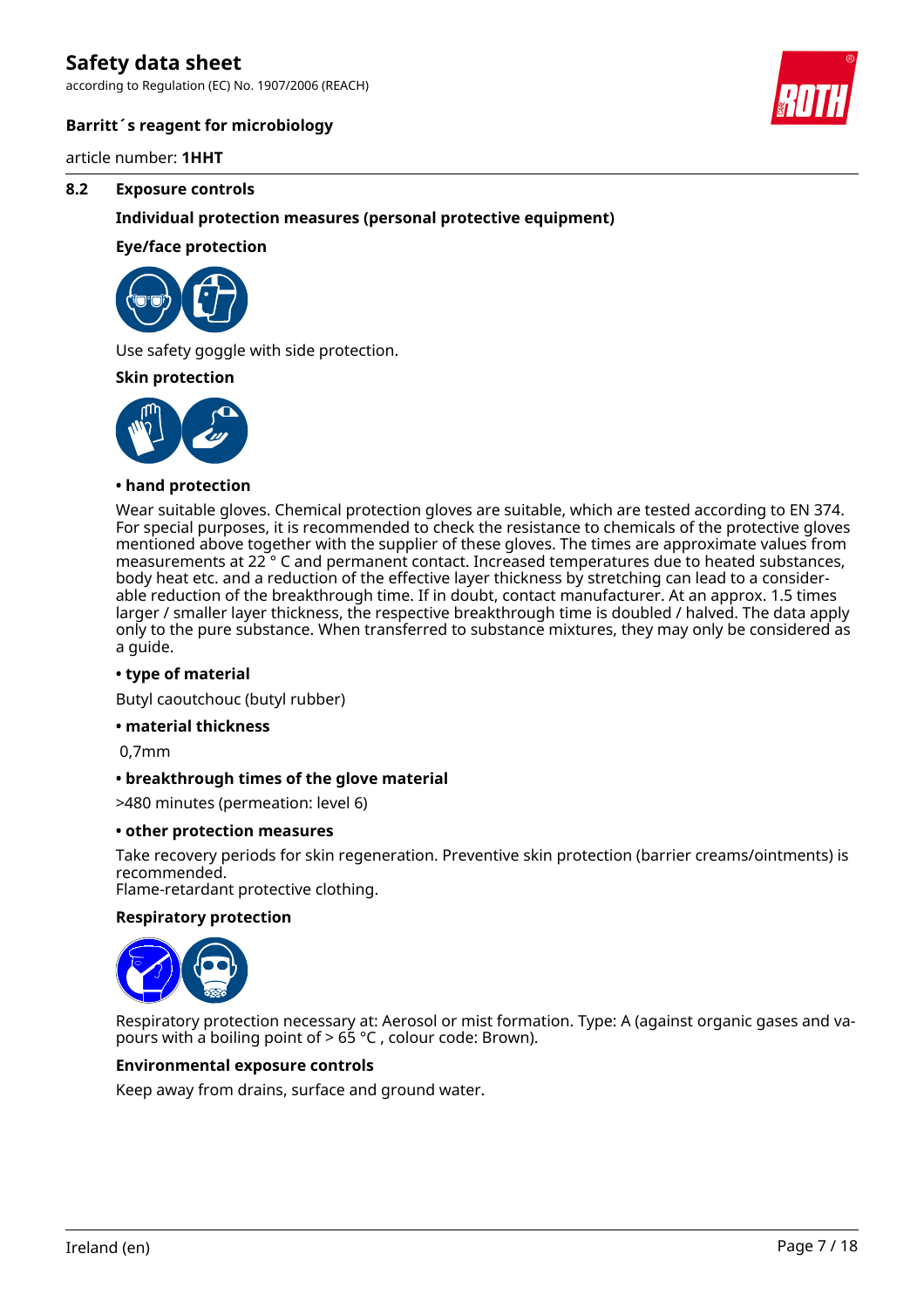according to Regulation (EC) No. 1907/2006 (REACH)



#### **Barritt´s reagent for microbiology**

#### article number: **1HHT**

# **SECTION 9: Physical and chemical properties**

| 9.1 | Information on basic physical and chemical properties       |                                                                                               |  |  |  |  |  |
|-----|-------------------------------------------------------------|-----------------------------------------------------------------------------------------------|--|--|--|--|--|
|     | Physical state                                              | liquid                                                                                        |  |  |  |  |  |
|     | Colour                                                      | colourless                                                                                    |  |  |  |  |  |
|     | Odour                                                       | like: - alcohol                                                                               |  |  |  |  |  |
|     | Melting point/freezing point                                | $-114$ °C                                                                                     |  |  |  |  |  |
|     | Boiling point or initial boiling point and boiling<br>range | 78 °C at 1.013 hPa                                                                            |  |  |  |  |  |
|     | Flammability                                                | flammable liquid in accordance with GHS criteria                                              |  |  |  |  |  |
|     | Lower and upper explosion limit                             | 3,1 vol% (data apply to the main component)<br>- 27,7 vol% (data apply to the main component) |  |  |  |  |  |
|     | Flash point                                                 | $14^{\circ}$ C                                                                                |  |  |  |  |  |
|     | Auto-ignition temperature                                   | 455 °C                                                                                        |  |  |  |  |  |
|     | Decomposition temperature                                   | not relevant                                                                                  |  |  |  |  |  |
|     | pH (value)                                                  | not determined                                                                                |  |  |  |  |  |
|     | Kinematic viscosity                                         | not determined                                                                                |  |  |  |  |  |
|     | Solubility(ies)                                             |                                                                                               |  |  |  |  |  |
|     | Water solubility                                            | miscible in any proportion                                                                    |  |  |  |  |  |
|     |                                                             |                                                                                               |  |  |  |  |  |
|     | Partition coefficient                                       |                                                                                               |  |  |  |  |  |
|     | Partition coefficient n-octanol/water (log value):          | this information is not available                                                             |  |  |  |  |  |
|     |                                                             |                                                                                               |  |  |  |  |  |
|     | Vapour pressure                                             | 59 hPa at 20 °C                                                                               |  |  |  |  |  |
|     |                                                             |                                                                                               |  |  |  |  |  |
|     | Density                                                     | 0,8 $9/$ <sub>cm</sub> <sup>3</sup> at 20 °C                                                  |  |  |  |  |  |
|     |                                                             |                                                                                               |  |  |  |  |  |
|     | Particle characteristics                                    | No data available.                                                                            |  |  |  |  |  |
|     |                                                             |                                                                                               |  |  |  |  |  |
|     | Other safety parameters                                     |                                                                                               |  |  |  |  |  |
|     | Oxidising properties<br><b>Other information</b>            | none                                                                                          |  |  |  |  |  |
| 9.2 |                                                             |                                                                                               |  |  |  |  |  |
|     | Information with regard to physical hazard<br>classes:      | There is no additional information.                                                           |  |  |  |  |  |
|     | Other safety characteristics:                               |                                                                                               |  |  |  |  |  |
|     | Miscibility                                                 | completely miscible with water                                                                |  |  |  |  |  |
|     | Temperature class (EU, acc. to ATEX)                        | T1<br>Maximum permissible surface temperature on<br>the equipment: 450°C                      |  |  |  |  |  |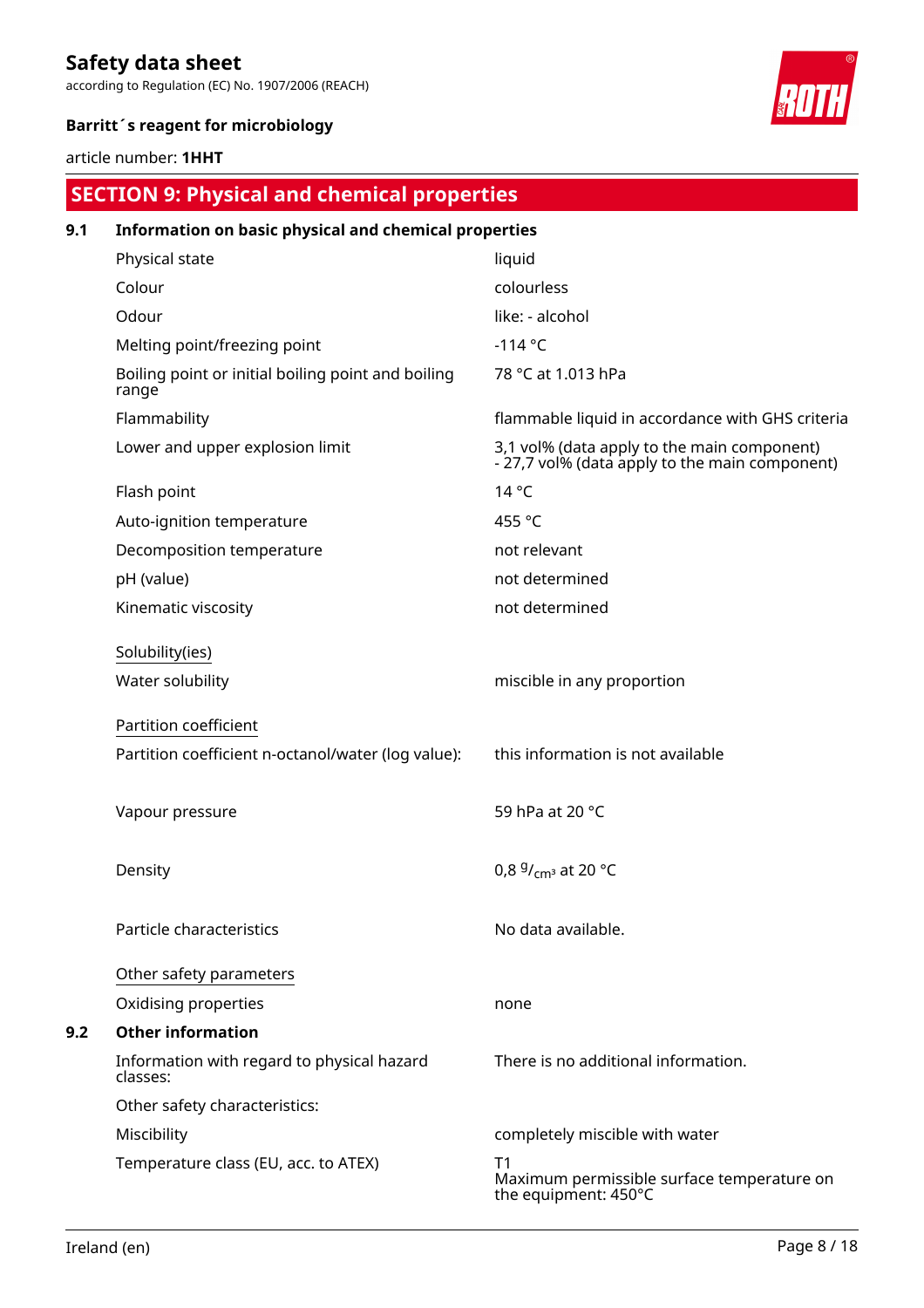according to Regulation (EC) No. 1907/2006 (REACH)



#### **Barritt´s reagent for microbiology**

#### article number: **1HHT**

### **SECTION 10: Stability and reactivity**

#### **10.1 Reactivity**

The mixture contains reactive substance(s). Risk of ignition. Vapours may form explosive mixtures with air.

#### **If heated**

Risk of ignition.

#### **10.2 Chemical stability**

The material is stable under normal ambient and anticipated storage and handling conditions of temperature and pressure.

#### **10.3 Possibility of hazardous reactions**

**Violent reaction with:** strong oxidiser, Alkali metals, Alkaline earth metal, Acetic anhydride, Peroxides, Phosphorus oxides (e.g. P2O5), Nitric acid, Nitrate, Perchlorates, => Explosive properties

#### **10.4 Conditions to avoid**

Keep away from heat, hot surfaces, sparks, open flames and other ignition sources. No smoking.

#### **10.5 Incompatible materials**

There is no additional information.

#### **10.6 Hazardous decomposition products**

Hazardous combustion products: see section 5.

### **SECTION 11: Toxicological information**

#### **11.1 Information on hazard classes as defined in Regulation (EC) No 1272/2008**

Test data are not available for the complete mixture.

#### **Classification procedure**

The method for classification of the mixture is based on ingredients of the mixture (additivity formula).

#### **Classification according to GHS (1272/2008/EC, CLP)**

#### **Acute toxicity**

Shall not be classified as acutely toxic.

| Acute toxicity estimate (ATE) of components of the mixture |                       |                  |  |  |  |  |
|------------------------------------------------------------|-----------------------|------------------|--|--|--|--|
| <b>CAS No</b>                                              | <b>Exposure route</b> | <b>ATE</b>       |  |  |  |  |
| $90-15-3$                                                  | oral                  | 1.870 $mg/_{kq}$ |  |  |  |  |
| $90 - 15 - 3$                                              | dermal                | 880 $mg/_{ka}$   |  |  |  |  |
|                                                            |                       |                  |  |  |  |  |

#### **Acute toxicity of components of the mixture**

| Name of substance | <b>CAS No</b> | <b>Exposure</b><br>route | <b>Endpoint</b> | <b>Value</b>                          | <b>Species</b> |
|-------------------|---------------|--------------------------|-----------------|---------------------------------------|----------------|
| Ethanol           | 64-17-5       | inhalation: va-<br>pour  | <b>LC50</b>     | 95,6 <sup>mg</sup> / <sub>l</sub> /4h | rat            |
| Ethanol           | 64-17-5       | oral                     | LD50            | 7.060 $mg/kq$                         | rat            |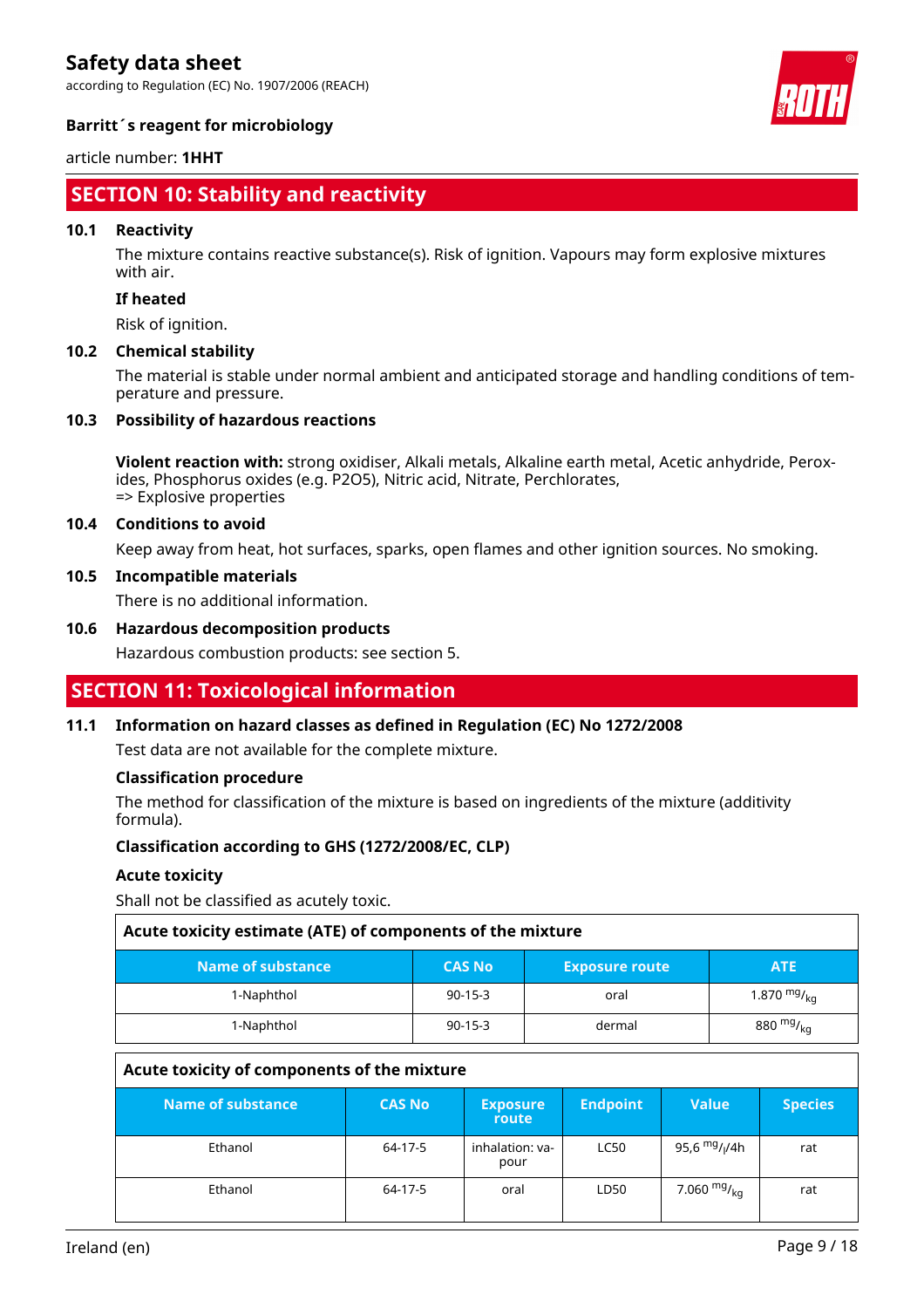according to Regulation (EC) No. 1907/2006 (REACH)



#### **Barritt´s reagent for microbiology**

#### article number: **1HHT**

| Acute toxicity of components of the mixture |               |                          |                 |                  |                |
|---------------------------------------------|---------------|--------------------------|-----------------|------------------|----------------|
| Name of substance                           | <b>CAS No</b> | <b>Exposure</b><br>route | <b>Endpoint</b> | Value            | <b>Species</b> |
| 1-Naphthol                                  | $90-15-3$     | oral                     | LD50            | 1.870 $mg/_{ka}$ | rat            |
| 1-Naphthol                                  | $90-15-3$     | dermal                   | LD50            | 880 $mg/_{ka}$   | rabbit         |

#### **Skin corrosion/irritation**

Shall not be classified as corrosive/irritant to skin.

#### **Serious eye damage/eye irritation**

Causes serious eye damage.

#### **Respiratory or skin sensitisation**

Shall not be classified as a respiratory or skin sensitiser.

#### **Germ cell mutagenicity**

Shall not be classified as germ cell mutagenic.

#### **Carcinogenicity**

Shall not be classified as carcinogenic.

#### **Reproductive toxicity**

Shall not be classified as a reproductive toxicant.

#### **Specific target organ toxicity - single exposure**

Shall not be classified as a specific target organ toxicant (single exposure).

#### **Specific target organ toxicity - repeated exposure**

Shall not be classified as a specific target organ toxicant (repeated exposure).

#### **Aspiration hazard**

Shall not be classified as presenting an aspiration hazard.

#### **Symptoms related to the physical, chemical and toxicological characteristics**

#### **• If swallowed**

vomiting, abdominal pain, nausea, Causes damage to liver through prolonged or repeated exposure if swallowed, loss of righting reflex, and ataxia

#### **• If in eyes**

Causes serious eye damage, risk of blindness

#### **• If inhaled**

drowsiness, narcosis, vertigo, breathing difficulties, Inebriation

#### **• If on skin**

Prolonged or repeated skin contact may cause removal of natural fat from the skin resulting in dermatitis (skin inflammation)

#### **• Other information**

none

#### **11.2 Endocrine disrupting properties**

The mixture contains substance(s) with an endocrine disrupting potential.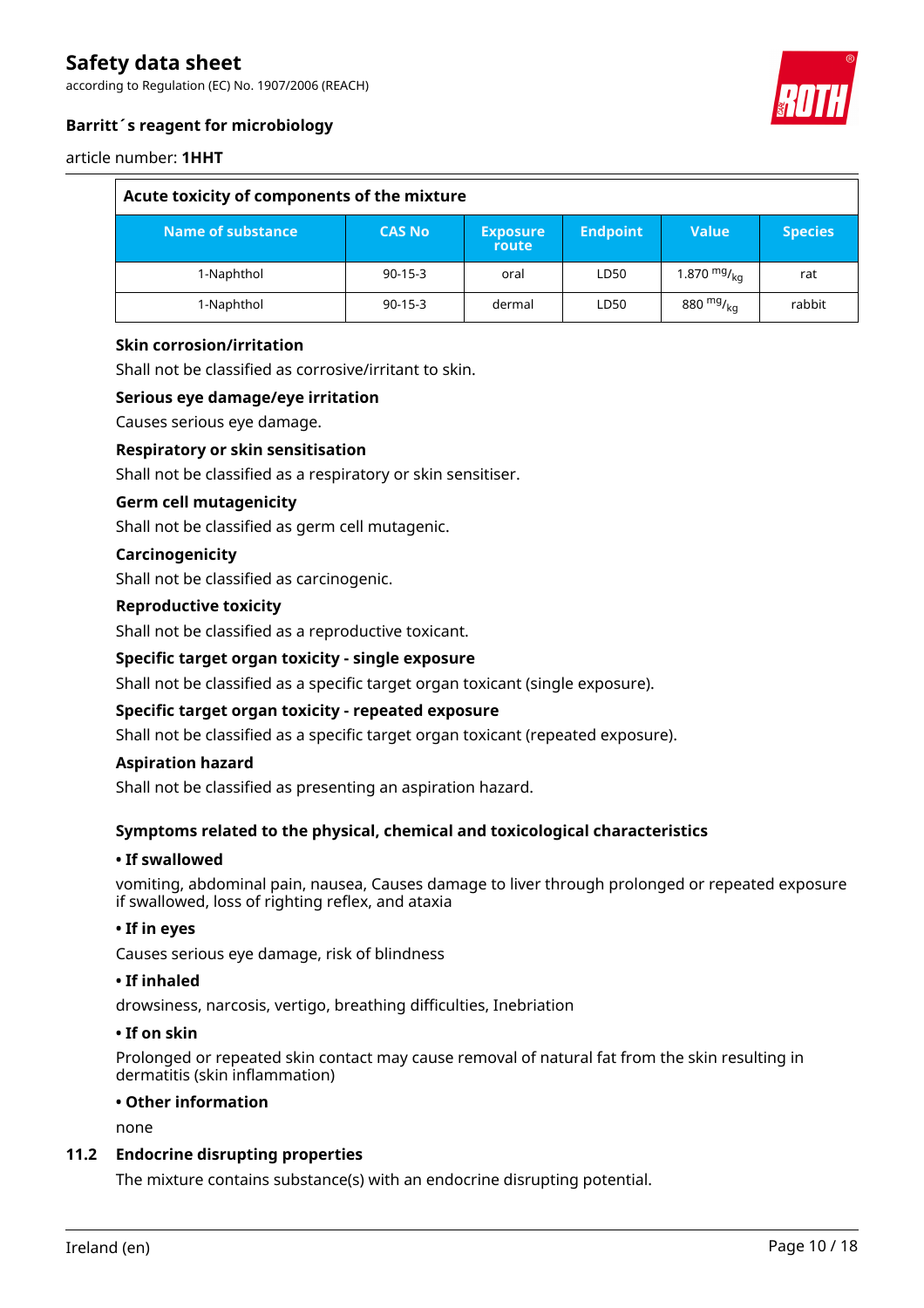according to Regulation (EC) No. 1907/2006 (REACH)



#### **Barritt´s reagent for microbiology**

article number: **1HHT**

#### **11.3 Information on other hazards**

There is no additional information.

### **SECTION 12: Ecological information**

#### **12.1 Toxicity**

Shall not be classified as hazardous to the aquatic environment.

| Aquatic toxicity (acute) of components of the mixture |               |                 |                         |                       |                         |
|-------------------------------------------------------|---------------|-----------------|-------------------------|-----------------------|-------------------------|
| Name of sub-<br>stance                                | <b>CAS No</b> | <b>Endpoint</b> | <b>Value</b>            | <b>Species</b>        | <b>Exposure</b><br>time |
| Ethanol                                               | 64-17-5       | <b>LC50</b>     | $8.140 \frac{mg}{l}$    | orfe (Leuciscus idus) | 96 h                    |
| Ethanol                                               | 64-17-5       | EC50            | $9.000 - 14.000$<br>mg/ | daphnia magna         | 48 h                    |

#### **Biodegradation**

Data are not available.

#### **12.2 Process of degradability**

| Degradability of components of the mixture |               |                |                       |             |               |               |
|--------------------------------------------|---------------|----------------|-----------------------|-------------|---------------|---------------|
| Name of<br>substance                       | <b>CAS No</b> | <b>Process</b> | Degrada-<br>tion rate | <b>Time</b> | <b>Method</b> | <b>Source</b> |
| Ethanol                                    | 64-17-5       | biotic/abiotic | 94 %                  | d           |               |               |
| 1-Naphthol                                 | $90 - 15 - 3$ | biotic/abiotic | >70%                  | d           |               |               |

#### **12.3 Bioaccumulative potential**

Data are not available.

| Bioaccumulative potential of components of the mixture |               |            |         |                 |  |
|--------------------------------------------------------|---------------|------------|---------|-----------------|--|
| Name of substance                                      | <b>CAS No</b> | <b>BCF</b> | Log KOW | <b>BOD5/COD</b> |  |
| Ethanol                                                | 64-17-5       |            | $-0.31$ |                 |  |
| 1-Naphthol                                             | $90 - 15 - 3$ |            | 2,85    |                 |  |

#### **12.4 Mobility in soil**

Data are not available.

#### **12.5 Results of PBT and vPvB assessment**

Data are not available.

#### **12.6 Endocrine disrupting properties**

The mixture contains substance(s) with an endocrine disrupting potential.

#### **12.7 Other adverse effects**

Data are not available.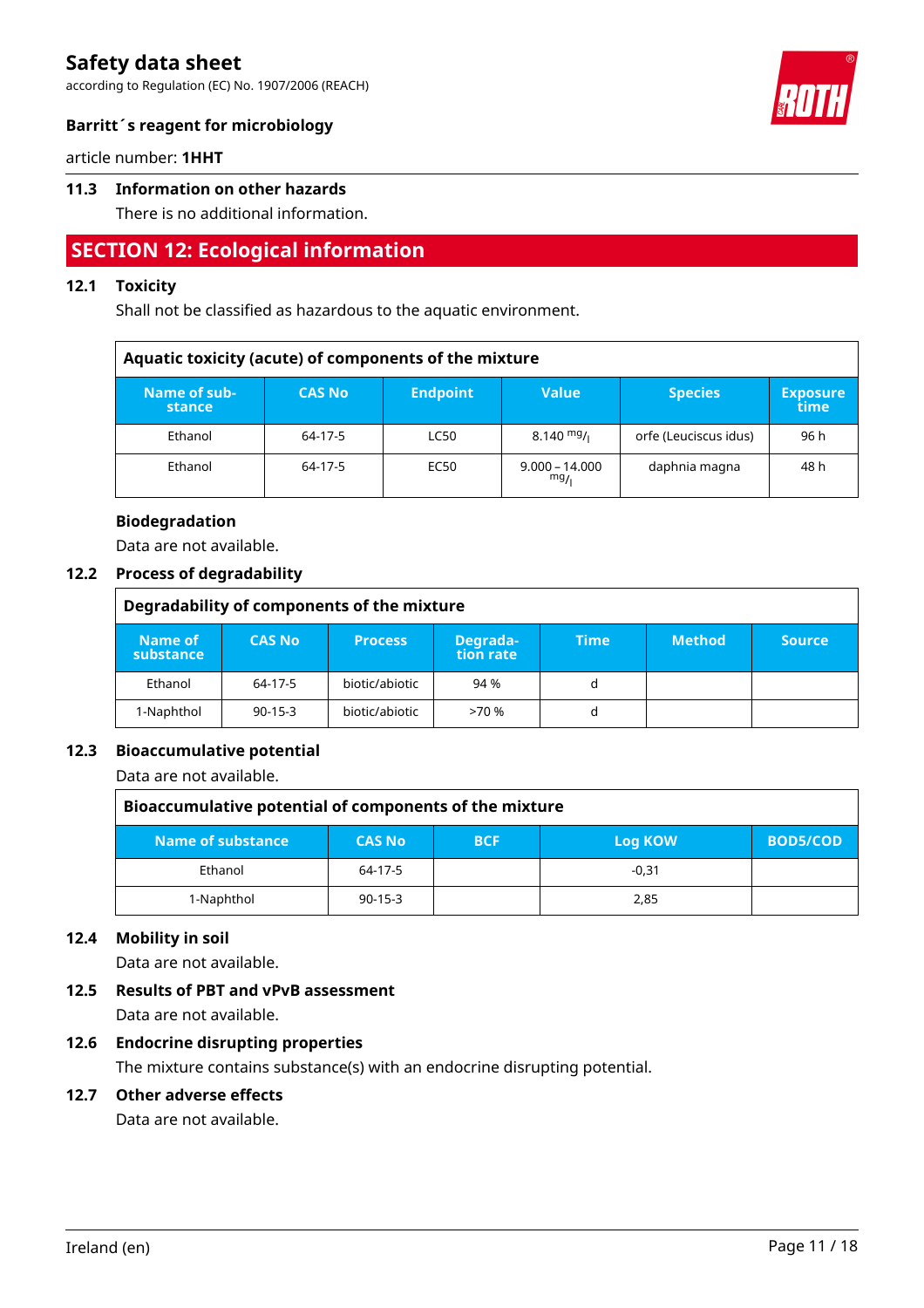according to Regulation (EC) No. 1907/2006 (REACH)



#### **Barritt´s reagent for microbiology**

article number: **1HHT**

### **SECTION 13: Disposal considerations**

#### **13.1 Waste treatment methods**



This material and its container must be disposed of as hazardous waste. Dispose of contents/container in accordance with local/regional/national/international regulations.

#### **Sewage disposal-relevant information**

Do not empty into drains.

#### **Waste treatment of containers/packagings**

It is a dangerous waste; only packagings which are approved (e.g. acc. to ADR) may be used.

#### **13.2 Relevant provisions relating to waste**

The allocation of waste identity numbers/waste descriptions must be carried out according to the EEC, specific to the industry and process. Waste catalogue ordinance (Germany).

#### **13.3 Remarks**

Waste shall be separated into the categories that can be handled separately by the local or national waste management facilities. Please consider the relevant national or regional provisions.

### **SECTION 14: Transport information**

| 14.1 | UN number or ID number                 |                                                                            |
|------|----------------------------------------|----------------------------------------------------------------------------|
|      | ADR/RID/ADN                            | <b>UN 1993</b>                                                             |
|      | IMDG-Code                              | <b>UN 1993</b>                                                             |
|      | ICAO-TI                                | <b>UN 1993</b>                                                             |
| 14.2 | UN proper shipping name                |                                                                            |
|      | ADR/RID/ADN                            | FLAMMABLE LIQUID, N.O.S.                                                   |
|      | IMDG-Code                              | FLAMMABLE LIQUID, N.O.S.                                                   |
|      | <b>ICAO-TI</b>                         | Flammable liquid, n.o.s.                                                   |
|      | Technical name (hazardous ingredients) | Ethanol, 1-Naphthol                                                        |
| 14.3 | <b>Transport hazard class(es)</b>      |                                                                            |
|      | ADR/RID/ADN                            | 3                                                                          |
|      | IMDG-Code                              | 3                                                                          |
|      | ICAO-TI                                | 3                                                                          |
| 14.4 | <b>Packing group</b>                   |                                                                            |
|      | ADR/RID/ADN                            | $_{\rm II}$                                                                |
|      | IMDG-Code                              | $\rm II$                                                                   |
|      | ICAO-TI                                | $\rm II$                                                                   |
| 14.5 | <b>Environmental hazards</b>           | non-environmentally hazardous acc. to the dan-<br>gerous goods regulations |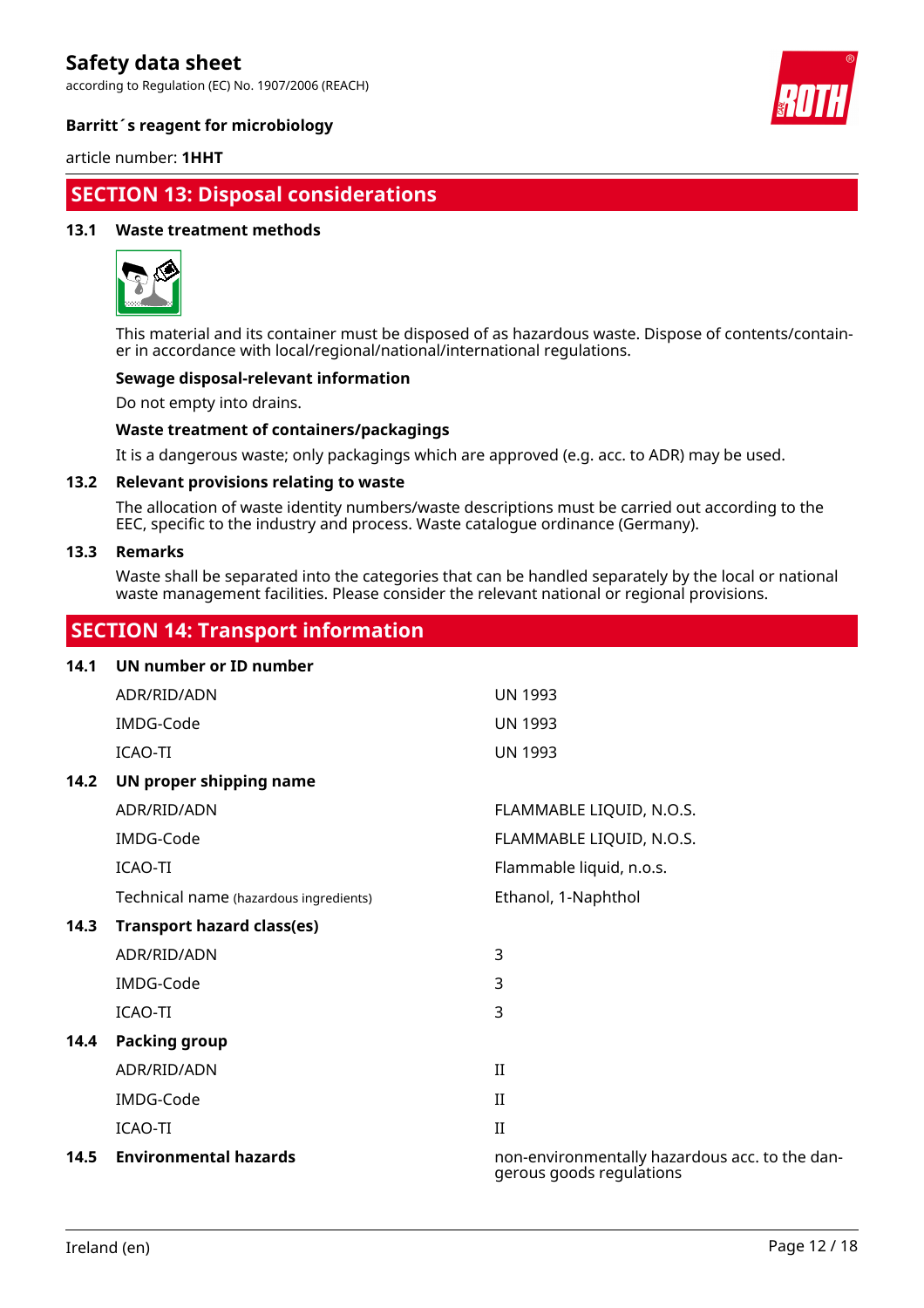according to Regulation (EC) No. 1907/2006 (REACH)



#### **Barritt´s reagent for microbiology**

article number: **1HHT**

| 14.6 | <b>Special precautions for user</b>                                                                                                     |                                                                                                          |  |  |  |  |
|------|-----------------------------------------------------------------------------------------------------------------------------------------|----------------------------------------------------------------------------------------------------------|--|--|--|--|
| 14.7 | Provisions for dangerous goods (ADR) should be complied within the premises.<br>Maritime transport in bulk according to IMO instruments |                                                                                                          |  |  |  |  |
|      | The cargo is not intended to be carried in bulk.                                                                                        |                                                                                                          |  |  |  |  |
|      |                                                                                                                                         |                                                                                                          |  |  |  |  |
|      | <b>Information for each of the UN Model Regulations</b>                                                                                 |                                                                                                          |  |  |  |  |
|      |                                                                                                                                         | Transport of dangerous goods by road, rail and inland waterway (ADR/RID/ADN) - Additional<br>information |  |  |  |  |
|      | Classification code                                                                                                                     | F1                                                                                                       |  |  |  |  |
|      | Danger label(s)                                                                                                                         | 3                                                                                                        |  |  |  |  |
|      |                                                                                                                                         |                                                                                                          |  |  |  |  |
|      | Special provisions (SP)                                                                                                                 | 274, 601, 640D                                                                                           |  |  |  |  |
|      | Excepted quantities (EQ)                                                                                                                | E <sub>2</sub>                                                                                           |  |  |  |  |
|      | Limited quantities (LQ)                                                                                                                 | 1 <sub>L</sub>                                                                                           |  |  |  |  |
|      | Transport category (TC)                                                                                                                 | $\overline{2}$                                                                                           |  |  |  |  |
|      | Tunnel restriction code (TRC)                                                                                                           | D/E                                                                                                      |  |  |  |  |
|      | Hazard identification No                                                                                                                | 33                                                                                                       |  |  |  |  |
|      |                                                                                                                                         | International Maritime Dangerous Goods Code (IMDG) - Additional information                              |  |  |  |  |
|      | Marine pollutant                                                                                                                        |                                                                                                          |  |  |  |  |
|      | Danger label(s)                                                                                                                         | 3                                                                                                        |  |  |  |  |
|      |                                                                                                                                         |                                                                                                          |  |  |  |  |
|      | Special provisions (SP)                                                                                                                 | 274                                                                                                      |  |  |  |  |
|      | Excepted quantities (EQ)                                                                                                                | E <sub>2</sub>                                                                                           |  |  |  |  |
|      | Limited quantities (LQ)                                                                                                                 | 1 L                                                                                                      |  |  |  |  |
|      | EmS                                                                                                                                     | $F-E, S-E$                                                                                               |  |  |  |  |
|      | Stowage category                                                                                                                        | B                                                                                                        |  |  |  |  |
|      |                                                                                                                                         | International Civil Aviation Organization (ICAO-IATA/DGR) - Additional information                       |  |  |  |  |
|      | Danger label(s)                                                                                                                         | $\mathsf 3$                                                                                              |  |  |  |  |
|      |                                                                                                                                         |                                                                                                          |  |  |  |  |
|      | Special provisions (SP)                                                                                                                 | A3                                                                                                       |  |  |  |  |
|      | Excepted quantities (EQ)                                                                                                                | E <sub>2</sub>                                                                                           |  |  |  |  |
|      | Limited quantities (LQ)                                                                                                                 | 1 <sub>L</sub>                                                                                           |  |  |  |  |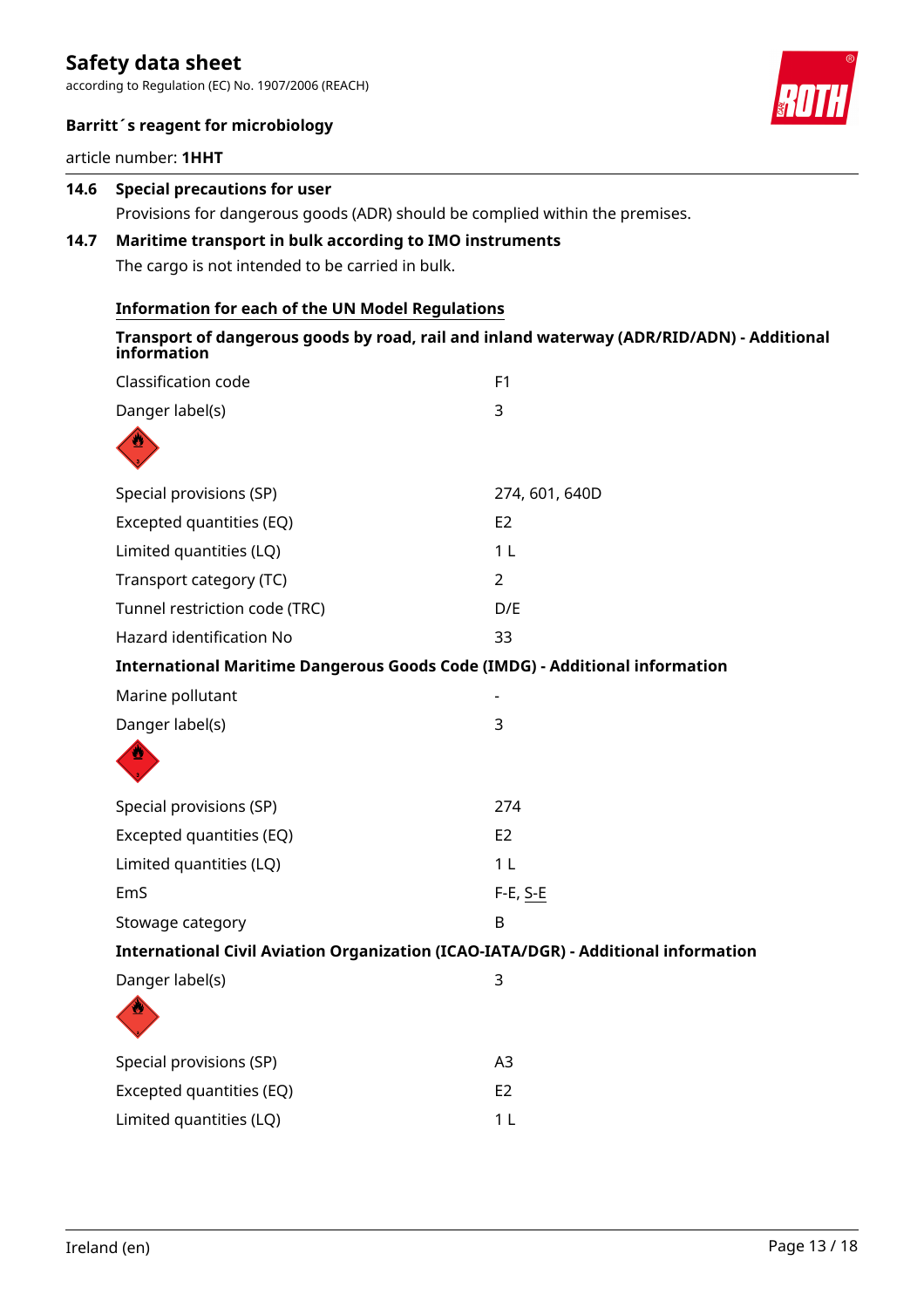according to Regulation (EC) No. 1907/2006 (REACH)



#### **Barritt´s reagent for microbiology**

#### article number: **1HHT**

### **SECTION 15: Regulatory information**

#### **15.1 Safety, health and environmental regulations/legislation specific for the substance or mixture**

**Relevant provisions of the European Union (EU)**

**Restrictions according to REACH, Annex XVII**

| Dangerous substances with restrictions (REACH, Annex XVII) |                                                                                                          |               |                    |    |  |  |
|------------------------------------------------------------|----------------------------------------------------------------------------------------------------------|---------------|--------------------|----|--|--|
| Name of substance                                          | <b>Name acc. to inventory</b>                                                                            | <b>CAS No</b> | <b>Restriction</b> | No |  |  |
| Barritt's reagent                                          | this product meets the criteria for<br>classification in accordance with Reg-<br>ulation No 1272/2008/EC |               | R <sub>3</sub>     |    |  |  |
| Ethanol                                                    | flammable / pyrophoric                                                                                   |               | R40                | 40 |  |  |

#### **Legend**

R3 1. Shall not be used in:

- ornamental articles intended to produce light or colour effects by means of different phases, for example in ornamental lamps and ashtrays, - tricks and jokes,

- games for one or more participants, or any article intended to be used as such, even with ornamental aspects,

2. Articles not complying with paragraph 1 shall not be placed on the market.

3. Shall not be placed on the market if they contain a colouring agent, unless required for fiscal reasons, or perfume, or both, if they:

- can be used as fuel in decorative oil lamps for supply to the general public, and,

- present an aspiration hazard and are labelled with R65 or H304,

4. Decorative oil lamps for supply to the general public shall not be placed on the market unless they conform to the European Standard on Decorative oil lamps (EN 14059) adopted by the European Committee for Standardisation (CEN).

5. Without prejudice to the implementation of other Community provisions relating to the classification, packaging and labelling of dangerous substances and mixtures, suppliers shall ensure, before the placing on the market, that the following requirements are met:

(a) lamp oils, labelled with R65 or H304, intended for supply to the general public are visibly, legibly and indelibly marked as follows: 'Keep lamps filled with this liquid out of the reach of children'; and, by 1 December 2010, 'Just a sip of lamp oil - or even sucking the wick of lamps - may lead to life-threatening lung damage';

(b) grill lighter fluids, labelled with R65 or H304, intended for supply to the general public are legibly and indelibly marked by 1 December 2010 as follows: 'Just a sip of grill lighter may lead to life threatening lung damage'; (c) lamp oils and grill lighters, labelled with R65 or H304, intended for supply to the general public are packaged in black opaque containers not exceeding 1 litre by 1 December 2010.

6. No later than 1 June 2014, the Commission shall request the European Chemicals Agency to prepare a dossier, in accordance with Article 69 of the present Regulation with a view to ban, if appropriate, grill lighter fluids and fuel for decorative lamps, labelled R65 or H304, intended for supply to the general public.

7. Natural or legal persons placing on the market for the first time lamp oils and grill lighter fluids, labelled with R65 or H304, shall by 1 December 2011, and annually thereafter, provide data on alternatives to lamp oils and grill lighter fluids labelled R65 or H304 to the competent authority in the Member State concerned. Member States shall make those data available to the Commission.

R40 1. Shall not be used, as substance or as mixtures in aerosol dispensers where these aerosol dispensers are intended for supply to the general public for entertainment and decorative purposes such as the following:

- metallic glitter intended mainly for decoration,

- artificial snow and frost,

- 'whoopee' cushions,

- silly string aerosols, - imitation excrement,

- horns for parties,

- decorative flakes and foams,

- artificial cobwebs,

- stink bombs.

2. Without prejudice to the application of other Community provisions on the classification, packaging and labelling of substances, suppliers shall ensure before the placing on the market that the packaging of aerosol dispensers referred to above is marked visibly, legibly and indelibly with: 'For professional users only'.

3. By way of derogation, paragraphs 1 and 2 shall not apply to the aerosol dispensers referred to Article 8 (1a) of Council Directive 75/324/EEC (2).

4. The aerosol dispensers referred to in paragraphs 1 and 2 shall not be placed on the market unless they conform to the requirements indicated.

#### **List of substances subject to authorisation (REACH, Annex XIV)/SVHC - candidate list**

None of the ingredients are listed. (Or Concentration of the substance in a mixture: <0.1 % Mass concentration)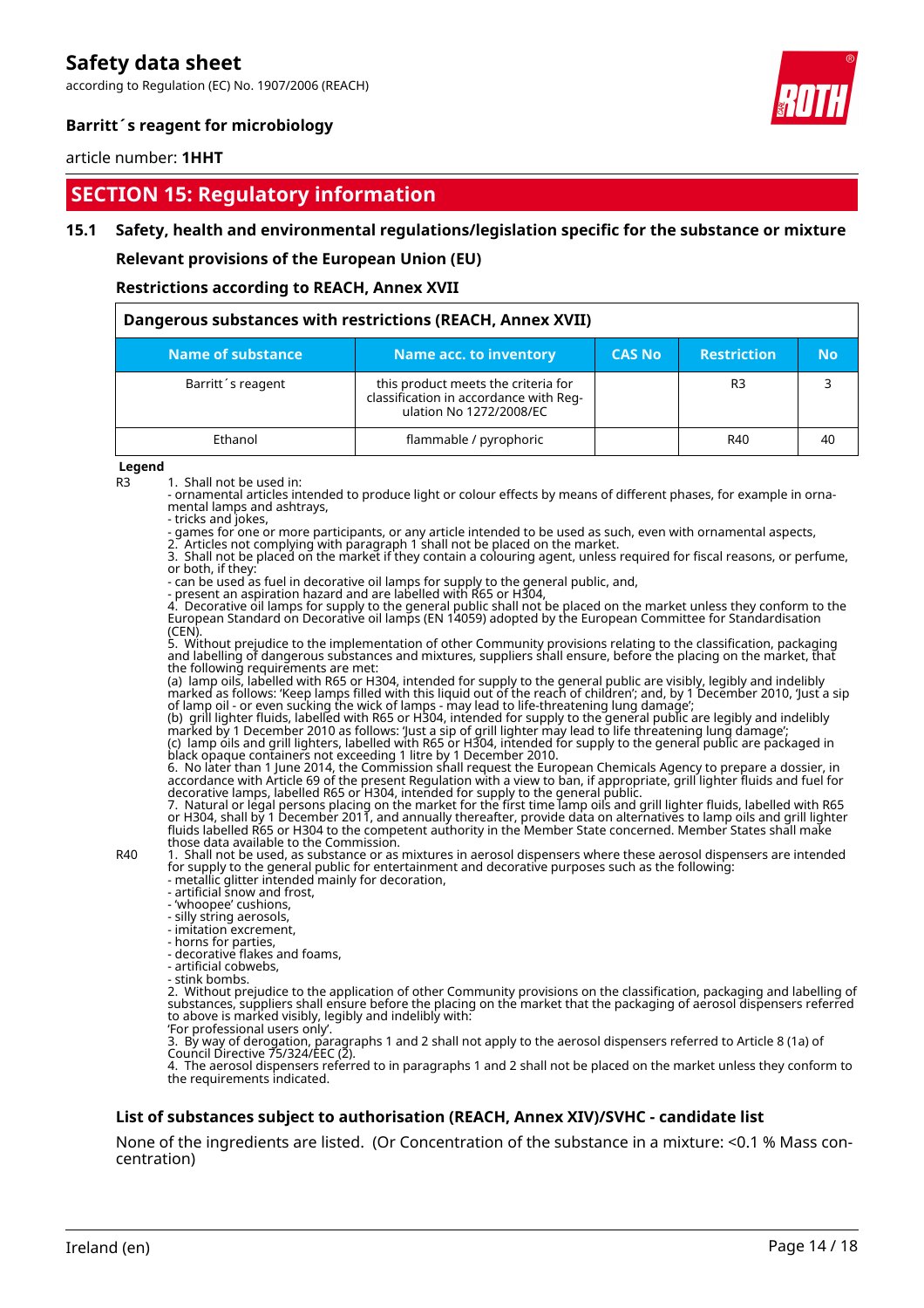according to Regulation (EC) No. 1907/2006 (REACH)



#### **Barritt´s reagent for microbiology**

#### article number: **1HHT**

|                         | <b>Seveso Directive</b>               |       |                                                                                                   |              |  |  |
|-------------------------|---------------------------------------|-------|---------------------------------------------------------------------------------------------------|--------------|--|--|
| 2012/18/EU (Seveso III) |                                       |       |                                                                                                   |              |  |  |
| <b>No</b>               | Dangerous substance/hazard categories |       | Qualifying quantity (tonnes) for the application of lower and upper-tier re-<br><b>auirements</b> | <b>Notes</b> |  |  |
| P <sub>5</sub> c        | flammable liquids (cat. 2, 3)         | 5.000 | 50.000                                                                                            | 51)          |  |  |

#### **Notation**

51) Flammable liquids, categories 2 or 3 not covered by P5a and P5b

#### **Deco-Paint Directive (2004/42/EC)**

| <b>VOC content</b> | 95,2%<br>761,6 <sup>9</sup> /L |
|--------------------|--------------------------------|
|                    |                                |

#### **Directive on industrial emissions (VOCs, 2010/75/EU)**

| VOC content | 100 %            |
|-------------|------------------|
| VOC content | $800\frac{g}{l}$ |

#### **Directive 2011/65/EU on the restriction of the use of certain hazardous substances in electrical and electronic equipment (RoHS) - Annex II**

none of the ingredients are listed

#### **Regulation 166/2006/EC concerning the establishment of a European Pollutant Release and Transfer Register (PRTR)**

none of the ingredients are listed

#### **Water Framework Directive (WFD)**

| List of pollutants (WFD) |                                                                                                                                                                                                                                                                                                              |               |           |                |  |
|--------------------------|--------------------------------------------------------------------------------------------------------------------------------------------------------------------------------------------------------------------------------------------------------------------------------------------------------------|---------------|-----------|----------------|--|
| Name of substance        | <b>Name acc. to inventory</b>                                                                                                                                                                                                                                                                                | <b>CAS No</b> | Listed in | <b>Remarks</b> |  |
| Ethanol                  | Substances and preparations, or<br>the breakdown products of such,<br>which have been proved to pos-<br>sess carcinogenic or mutagenic<br>properties or properties which<br>may affect steroidogenic, thyroid,<br>reproduction or other endocrine-<br>related functions in or via the<br>aquatic environment |               | A)        |                |  |

**Legend**

A) Indicative list of the main pollutants

#### **Regulation 98/2013/EU on the marketing and use of explosives precursors**

none of the ingredients are listed

#### **Regulation 111/2005/EC laying down rules for the monitoring of trade between the Community and third countries in drug precursors**

none of the ingredients are listed

#### **Regulation 1005/2009/EC on substances that deplete the ozone layer (ODS)**

none of the ingredients are listed

### **Regulation 649/2012/EU concerning the export and import of hazardous chemicals (PIC)**

none of the ingredients are listed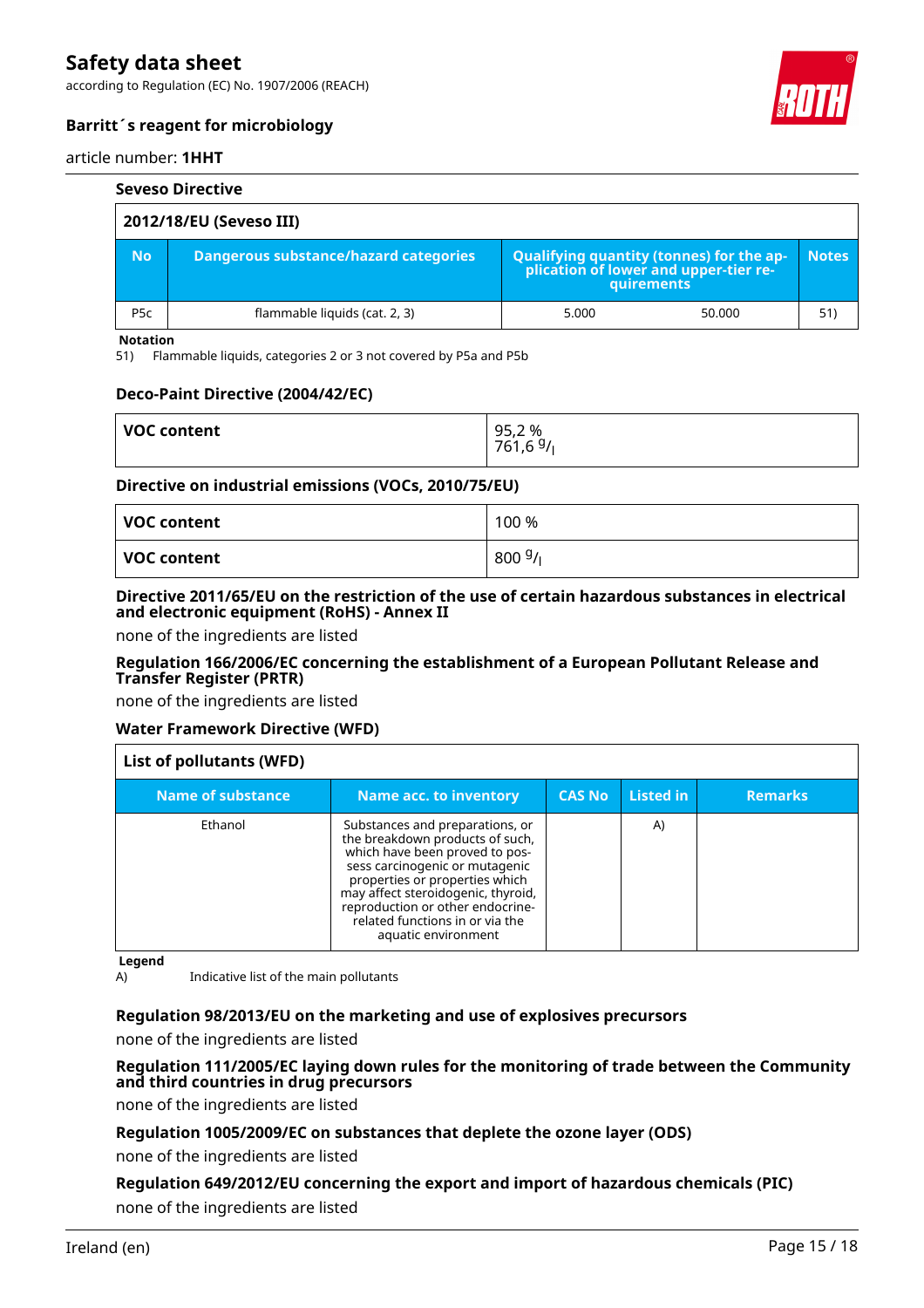according to Regulation (EC) No. 1907/2006 (REACH)



#### **Barritt´s reagent for microbiology**

#### article number: **1HHT**

#### **National inventories**

| <b>Country</b> | <b>Inventory</b> | <b>Status</b>                  |  |
|----------------|------------------|--------------------------------|--|
| AU             | <b>AICS</b>      | all ingredients are listed     |  |
| CA             | <b>DSL</b>       | all ingredients are listed     |  |
| <b>CN</b>      | <b>IECSC</b>     | all ingredients are listed     |  |
| EU             | ECSI             | all ingredients are listed     |  |
| EU             | REACH Reg.       | all ingredients are listed     |  |
| JP             | <b>CSCL-ENCS</b> | all ingredients are listed     |  |
| KR             | KECI             | all ingredients are listed     |  |
| МX             | <b>INSQ</b>      | all ingredients are listed     |  |
| NZ             | NZIOC            | all ingredients are listed     |  |
| <b>PH</b>      | <b>PICCS</b>     | all ingredients are listed     |  |
| <b>TR</b>      | <b>CICR</b>      | not all ingredients are listed |  |
| <b>TW</b>      | <b>TCSI</b>      | all ingredients are listed     |  |
| US             | <b>TSCA</b>      | all ingredients are listed     |  |

#### **Legend**

| Australian Inventory of Chemical Substances<br><b>AICS</b>                              |  |
|-----------------------------------------------------------------------------------------|--|
| Chemical Inventory and Control Regulation<br><b>CICR</b>                                |  |
| CSCL-ENCS List of Existing and New Chemical Substances (CSCL-ENCS)                      |  |
| DSL.<br>Domestic Substances List (DSL)                                                  |  |
| EC Substance Inventory (EINECS, ELINCS, NLP)<br>ECSI                                    |  |
| Inventory of Existing Chemical Substances Produced or Imported in China<br><b>IECSC</b> |  |
| National Inventory of Chemical Substances<br><b>INSO</b>                                |  |
| Korea Existing Chemicals Inventory<br>KECI                                              |  |
| New Zealand Inventory of Chemicals<br>NZIoC                                             |  |
| Philippine Inventory of Chemicals and Chemical Substances (PICCS)<br><b>PICCS</b>       |  |
| REACH Reg. REACH registered substances                                                  |  |
| Taiwan Chemical Substance Inventory<br>TCSI                                             |  |
| <b>TSCA</b><br>Toxic Substance Control Act                                              |  |

#### **15.2 Chemical Safety Assessment**

Chemical safety assessments for substances in this mixture were not carried out.

### **SECTION 16: Other information**

#### **Abbreviations and acronyms**

| Abbr.       | <b>Descriptions of used abbreviations</b>                                                                                                                                                                                       |
|-------------|---------------------------------------------------------------------------------------------------------------------------------------------------------------------------------------------------------------------------------|
| Acute Tox.  | Acute toxicity                                                                                                                                                                                                                  |
| <b>ADN</b>  | Accord européen relatif au transport international des marchandises dangereuses par voies de naviga-<br>tion intérieures (European Agreement concerning the International Carriage of Dangerous Goods by In-<br>land Waterways) |
| <b>ADR</b>  | Accord européen relatif au transport international des marchandises dangereuses par route (European<br>Agreement concerning the International Carriage of Dangerous Goods by Road)                                              |
| ADR/RID/ADN | European Agreements concerning the International Carriage of Dangerous Goods by Road/Rail/Inland<br>Waterways (ADR/RID/ADN)                                                                                                     |
| <b>ATE</b>  | <b>Acute Toxicity Estimate</b>                                                                                                                                                                                                  |
| <b>BCF</b>  | Bioconcentration factor                                                                                                                                                                                                         |
| <b>BOD</b>  | Biochemical Oxygen Demand                                                                                                                                                                                                       |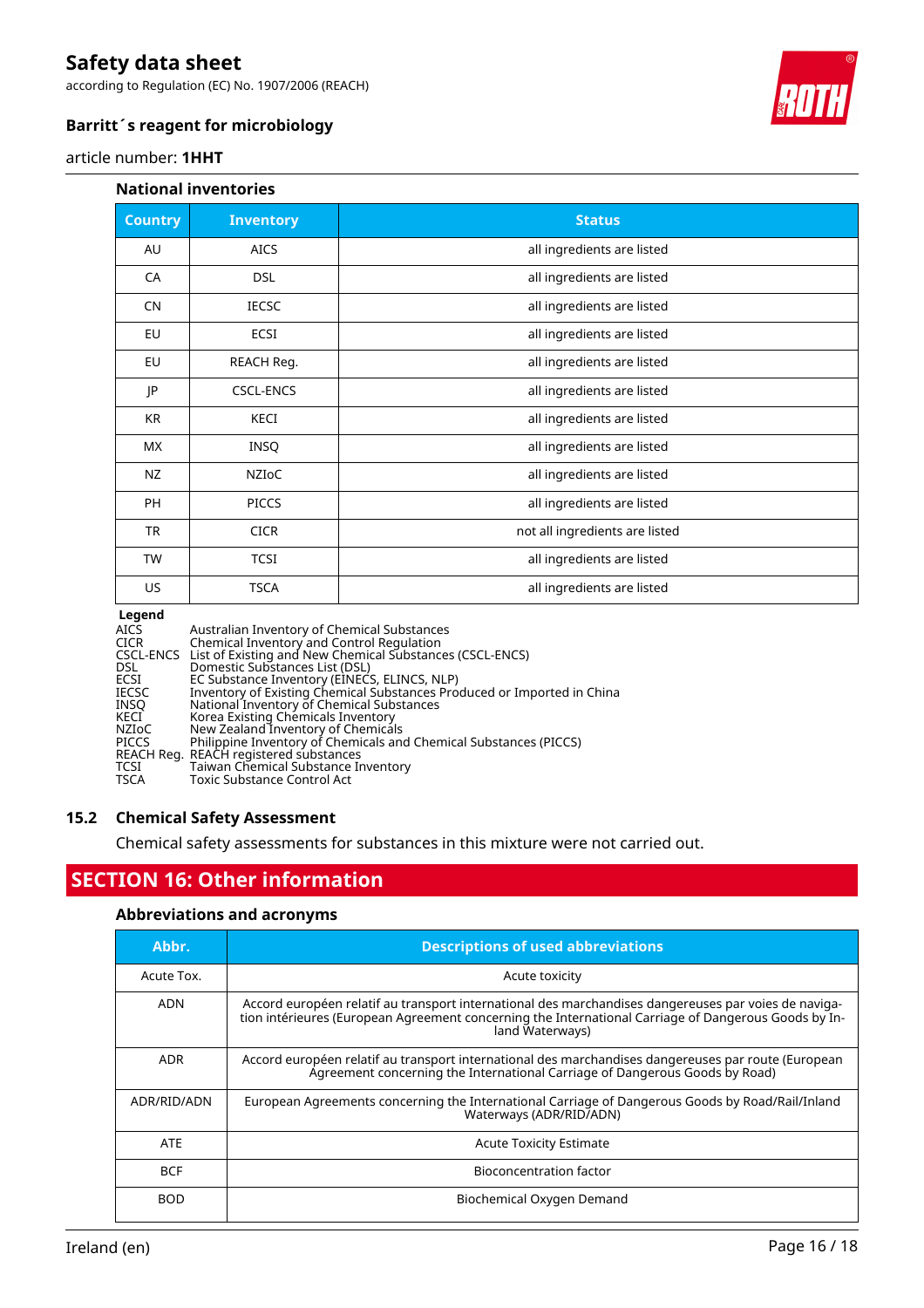according to Regulation (EC) No. 1907/2006 (REACH)

![](_page_16_Picture_2.jpeg)

### **Barritt´s reagent for microbiology**

#### article number: **1HHT**

| Abbr.           | <b>Descriptions of used abbreviations</b>                                                                                                                                              |
|-----------------|----------------------------------------------------------------------------------------------------------------------------------------------------------------------------------------|
| CAS             | Chemical Abstracts Service (service that maintains the most comprehensive list of chemical substances)                                                                                 |
| Ceiling-C       | Ceiling value                                                                                                                                                                          |
| <b>CLP</b>      | Regulation (EC) No 1272/2008 on classification, labelling and packaging of substances and mixtures                                                                                     |
| COD             | Chemical oxygen demand                                                                                                                                                                 |
| <b>DGR</b>      | Dangerous Goods Regulations (see IATA/DGR)                                                                                                                                             |
| <b>DNEL</b>     | Derived No-Effect Level                                                                                                                                                                |
| EC50            | Effective Concentration 50 %. The EC50 corresponds to the concentration of a tested substance causing<br>50 % changes in response (e.g. on growth) during a specified time interval    |
| EC No           | The EC Inventory (EINECS, ELINCS and the NLP-list) is the source for the seven-digit EC number, an identi-<br>fier of substances commercially available within the EU (European Union) |
| <b>EINECS</b>   | European Inventory of Existing Commercial Chemical Substances                                                                                                                          |
| <b>ELINCS</b>   | European List of Notified Chemical Substances                                                                                                                                          |
| <b>EmS</b>      | <b>Emergency Schedule</b>                                                                                                                                                              |
| Eye Dam.        | Seriously damaging to the eye                                                                                                                                                          |
| Eye Irrit.      | Irritant to the eye                                                                                                                                                                    |
| Flam. Lig.      | Flammable liquid                                                                                                                                                                       |
| GHS             | "Globally Harmonized System of Classification and Labelling of Chemicals" developed by the United Na-<br>tions                                                                         |
| <b>IARC</b>     | International Agency for Research on Cancer                                                                                                                                            |
| <b>IATA</b>     | International Air Transport Association                                                                                                                                                |
| <b>IATA/DGR</b> | Dangerous Goods Regulations (DGR) for the air transport (IATA)                                                                                                                         |
| <b>ICAO</b>     | International Civil Aviation Organization                                                                                                                                              |
| ICAO-TI         | Technical instructions for the safe transport of dangerous goods by air                                                                                                                |
| <b>IMDG</b>     | International Maritime Dangerous Goods Code                                                                                                                                            |
| IMDG-Code       | International Maritime Dangerous Goods Code                                                                                                                                            |
| index No        | The Index number is the identification code given to the substance in Part 3 of Annex VI to Regulation<br>(EC) No 1272/2008                                                            |
| <b>LC50</b>     | Lethal Concentration 50%: the LC50 corresponds to the concentration of a tested substance causing 50 %<br>lethality during a specified time interval                                   |
| LD50            | Lethal Dose 50 %: the LD50 corresponds to the dose of a tested substance causing 50 % lethality during a<br>specified time interval                                                    |
| log KOW         | n-Octanol/water                                                                                                                                                                        |
| <b>NLP</b>      | No-Longer Polymer                                                                                                                                                                      |
| PBT             | Persistent, Bioaccumulative and Toxic                                                                                                                                                  |
| <b>PNEC</b>     | Predicted No-Effect Concentration                                                                                                                                                      |
| ppm             | Parts per million                                                                                                                                                                      |
| <b>REACH</b>    | Registration, Evaluation, Authorisation and Restriction of Chemicals                                                                                                                   |
| RID             | Règlement concernant le transport International ferroviaire des marchandises Dangereuses (Regula-<br>tions concerning the International carriage of Dangerous goods by Rail)           |